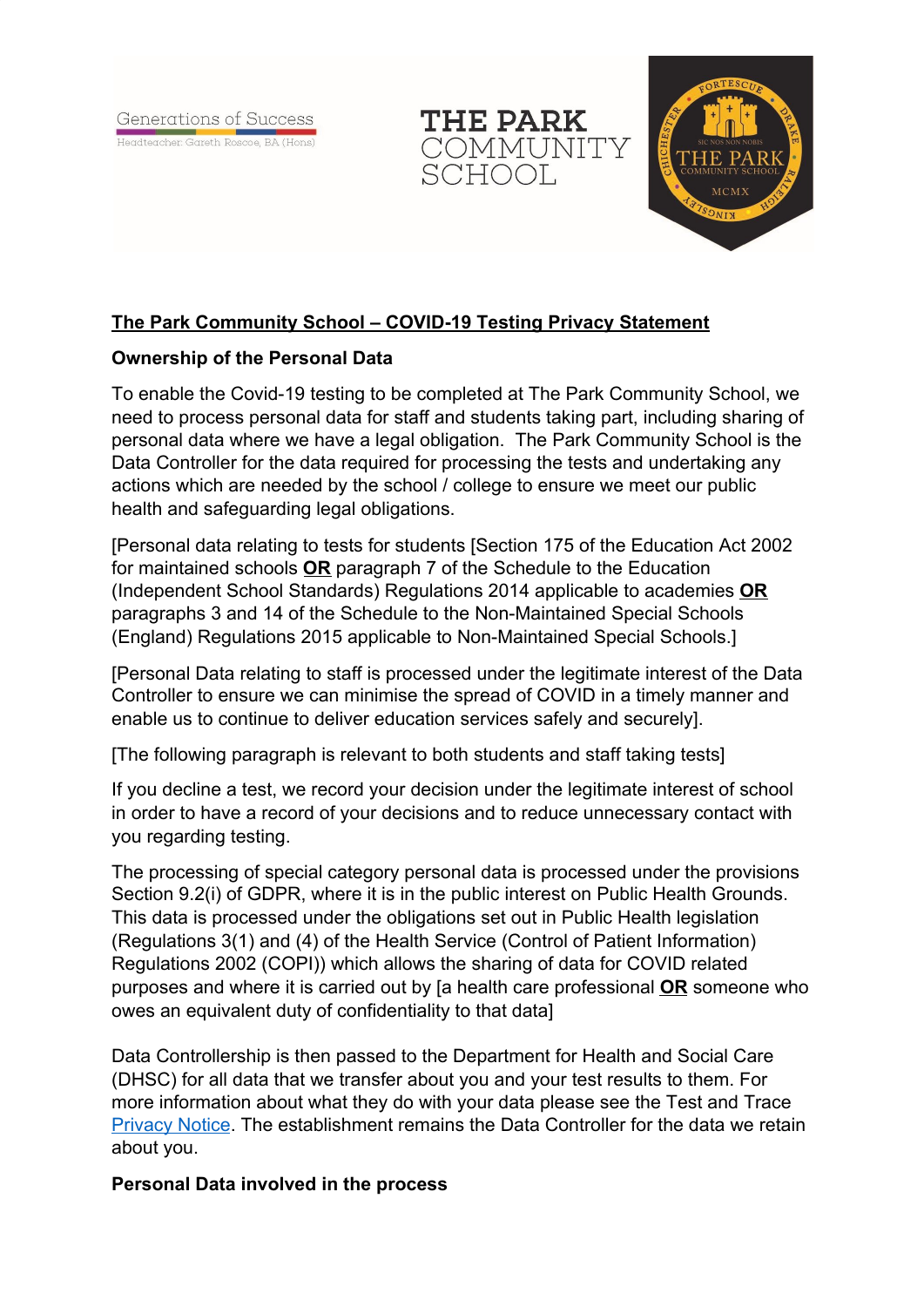We use the following information to help us manage and process the tests:

- Name
- Date of birth (and year group)
- Gender
- Ethnicity
- Home postcode
- Email address
- Mobile number
- Unique barcode assigned to each individual test and which will become the primary reference number for the tests
- Test result
- Parent/guardians contact details (if required)

We will only use information that is collected directly from you specifically for the purpose of the tests, even if you have previously provided us with this information.

### **How we store your personal information**

The information will only be stored securely on local spreadsheets in school/college whilst it is needed. It will also be entered directly onto DHSC digital services for the NHS Test and Trace purposes. Schools/colleges will not have access to the information on the digital service once it has been entered.

### **Processing of Personal Data Relating to Positive test results**

The member of staff, pupil, student or parent (depending on contact details provided) will be informed of the result by the school/college and advised how to book a confirmatory test.

We will use this information to enact their own COVID isolation processes without telling anyone who it is that has received the positive test.

The information will be transferred to DHSC, who will share this with the NHS, GPs. PHE and the Local Government will use this information for wider test and trace activities as well as statistical and research purposes.

This information is processed and shared under obligations set out in Public Health legislation under Regulations 3(1) and (4) of the Health Service (Control of Patient Information) Regulations 2002 (COPI) which allows the sharing of data for COVID related purposes.

This information will be kept by the school/college for up to 14 days and by the NHS for 8 years.

### **Processing of Personal Data Relating to Negative test results**

We will record a negative result and the information transferred to DHSC, NHS. PHE and the Local Government who will use the information for statistical and research purposes.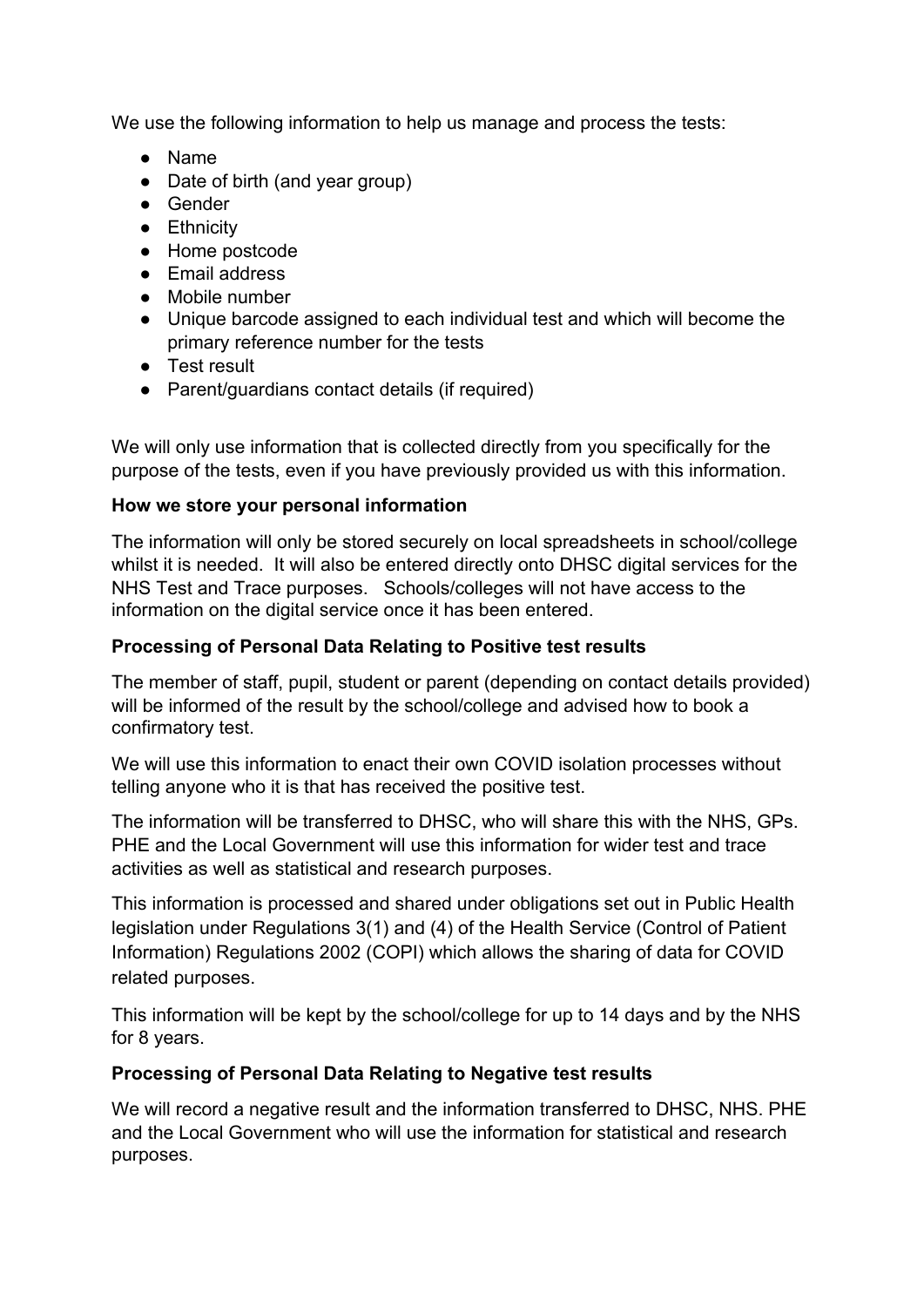This information is processed and shared under obligations set out in Public Health legislation under Regulations 3(1) and (4) of the Health Service (Control of Patient Information) Regulations 2002 (COPI) which allows the sharing of data for COVID related purposes.

This information will be kept by the school/college for up to 14 days and by the NHS for 8 years.

# **Processing of Personal Data relating to declining a test**

We will record that you have declined to participate in a test and this information will not be shared with anyone.

### **Data Sharing Partners**

The personal data associated with test results will be shared with

- DHSC, NHS, PHE to ensure that they can undertake the necessary Test and Trace activities and to conduct research and compile statistics about Coronavirus.
- Your GP to maintain your medical records and to offer support and guidance as necessary
- Local Government to undertake local public health duties and to record and analyse local spreads.

## **Your Rights**

Under data protection law, you have rights including:

**Your right of access** - You have the right to ask us for copies of your personal information.

**Your right to rectification** - You have the right to ask us to rectify personal information you think is inaccurate. You also have the right to ask us to complete information you think is incomplete.

**Your right to erasure** - You have the right to ask us to erase your personal information in certain circumstances.

**Your right to restriction of processing** - You have the right to ask us to restrict the processing of your personal information in certain circumstances.

**Your right to object to processing** - You have the right to object to the processing of your personal information in certain circumstances.

**Your right to data portability** - You have the right to ask that we transfer the personal information you gave us to another organisation, or to you, in certain circumstances.

You are not required to pay any charge for exercising your rights. If you make a request, we have one month to respond to you.

Please contact us at [insert email address, phone number and or postal address of school / college's DPO] if you wish to make a request.